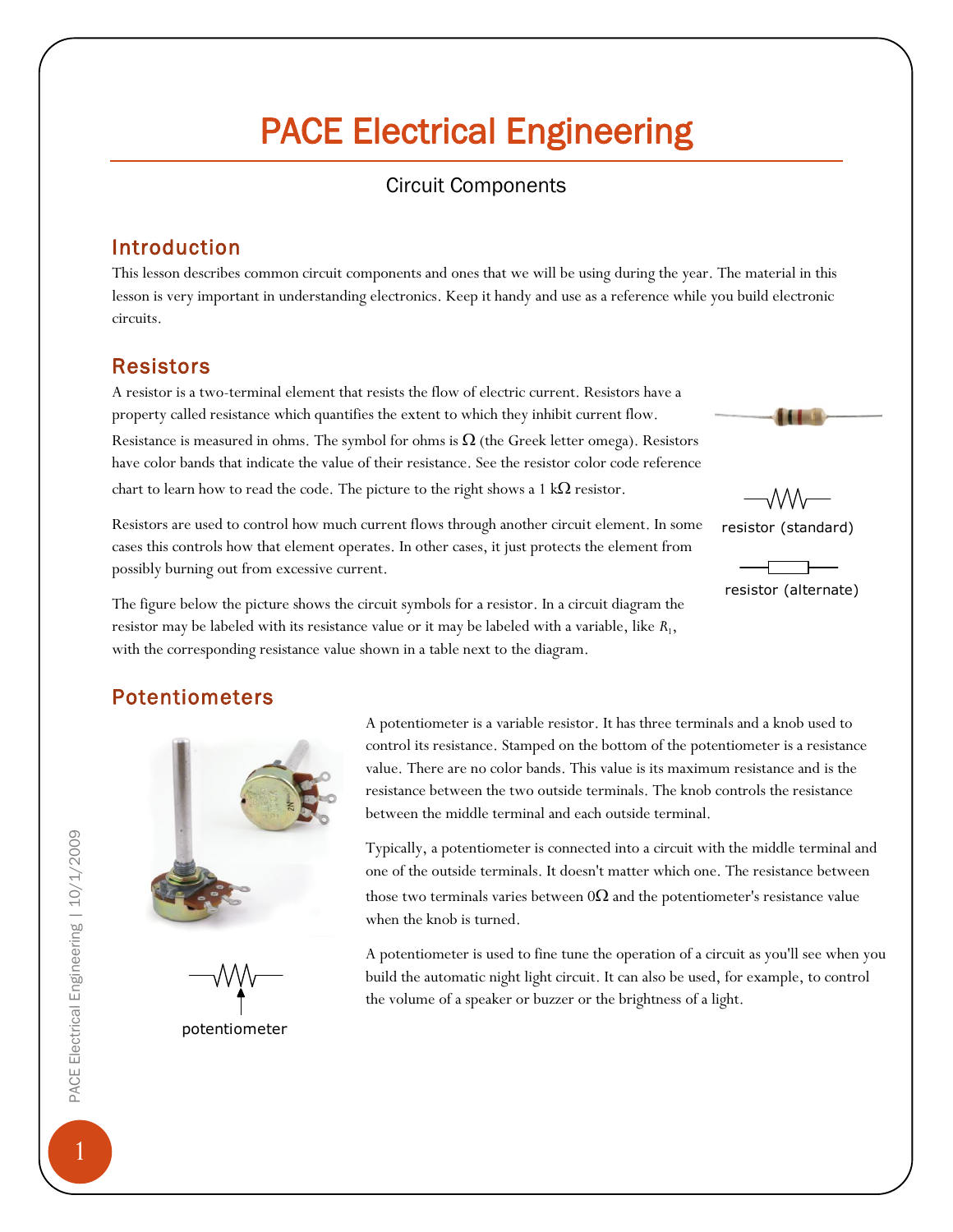# Light Dependent Resistors (LDRs)

A light dependent resistor is a two-terminal device whose resistance decreases when it is illuminated by increasing light intensity. Without light shining on it, an LDR has an extremely high resistance and conducts little current. When it's illuminated, its resistance drops and more current can flow through it.



## **Capacitors**



A capacitor is a two-terminal element that stores charge. Capacitors have a property called capacitance which quantifies their capacity for storing charge. It is measured in farads (symbol: F). Capacitors come in various shapes and sizes, some of which are shown in the figures below. One type requires special attention. Electrolytic capacitors are polarized. This means that it has a positive and negative terminal. Consequently, it matters which way it's wired into a circuit. Other types of capacitors are not polarized and can be inserted either way. The symbol for polarized capacitors has a plus sign to indicate the polarity. On actual electrolytic capacitors the negative terminal is shorter than the positive one and has minus signs on the body next to it.

Some capacitors have a code, such as 103 or 223 that's stamped on them that indicates their capacitance value. The first two digits are the first two significant digits of the capacitance. The third number is the multiplier, the number of zeros to tack on at the end. This gives the capacitance in picofarads (pF). So 103 is 10,000 pF or 10 nF. 223 is 22,000 pF or 22 nF. The electrolytic capacitors typically have their capacitance value written directly on them. The one on the right below is  $10 \mu$ F.

Capacitors have on other important property. They block the flow of direct current.



#### Diodes



A diode is a two terminal element that conducts a current in only one direction. Consequently, when a diode is wired into a circuit, it must be wired in the correct direction. There is a bar on one side of the diode which corresponds to the line in the diode symbol, which allows one to correctly orient the diode.

Diodes do not have a measurable property, analogous to resistance or capacitance. There are different models and their model number is stamped on them.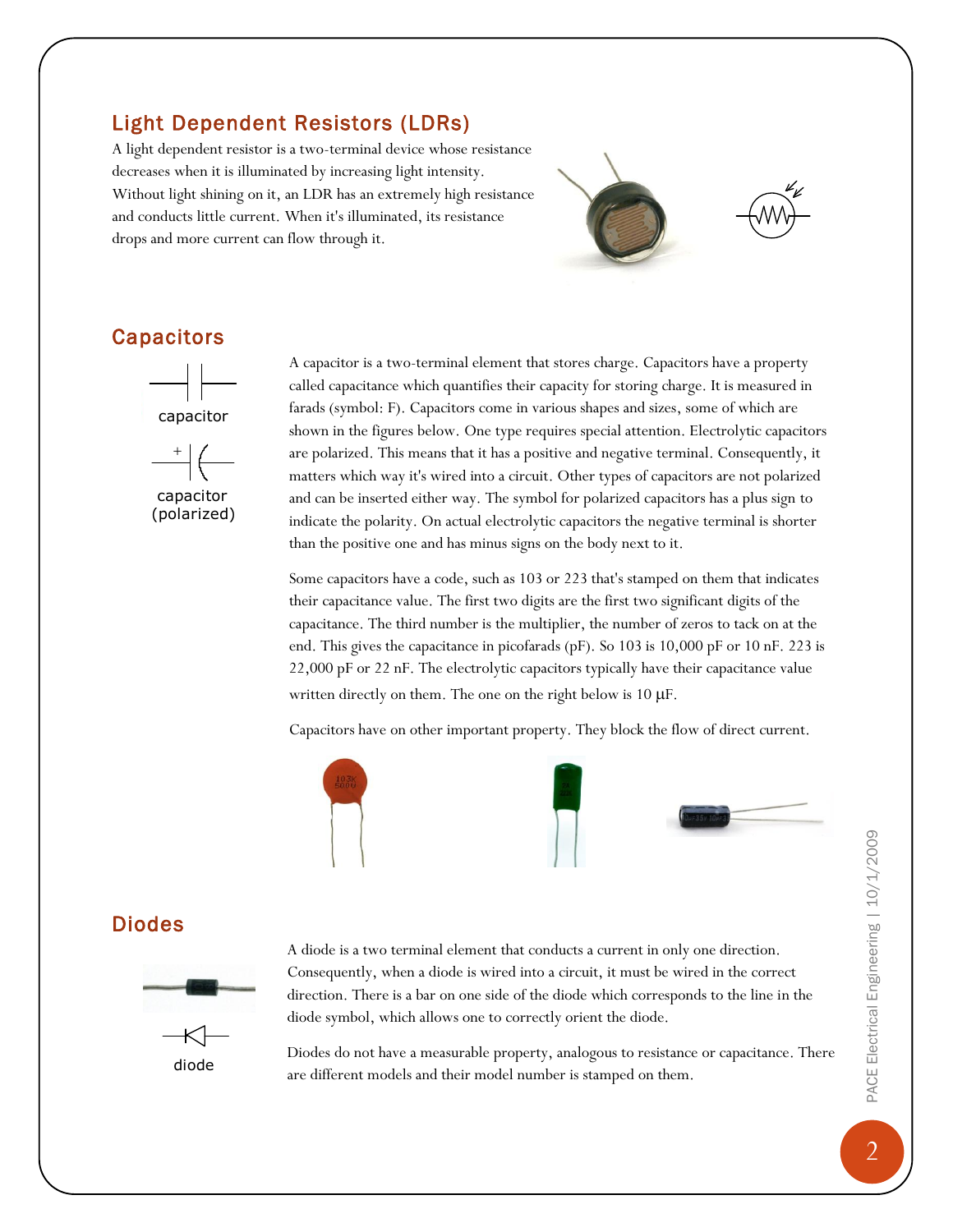## Light Emitting Diodes (LEDs)

LEDs are diodes that emit light. Because they are diodes, they conduct electricity (and light up) only if wired into a circuit in the correct direction. LEDs come in different sizes and colors. The two terminals of a LED are called the anode and cathode. The shorter terminal is the cathode. The cathode can also be identified by finding a flat spot on the round ridge at the base of the head of the LED. The cathode is the terminal closest to that spot. See the figure below.





## **Transformers**

A transformer is a device that converts one voltage to another. Some transformers have four leads with the voltage applied between one pair being *stepped up* or *stepped down* to a different voltage across the other pair. The transformer that you will use in your first circuit project has five leads. It is called a center tapped transformer because the fifth lead taps a point between the leads on one side. The circuit symbol for and a picture of a center tapped audio transformer is below. The packaging for the transformer has a diagram that allows you to match up the wires in the transformer with the leads in its circuit symbol.



## Integrated Circuits



An integrated circuit is complete circuit manufactured in a small package. The package has input and output contact points called pins that allows access to the circuit, but also provides a convenient way to include it in a circuit. For example, the pins fit easily into a breadboard.

There are many different ICs that do different things. Each is labeled by its model number. The IC pictured here is an LM386, which happens to be a power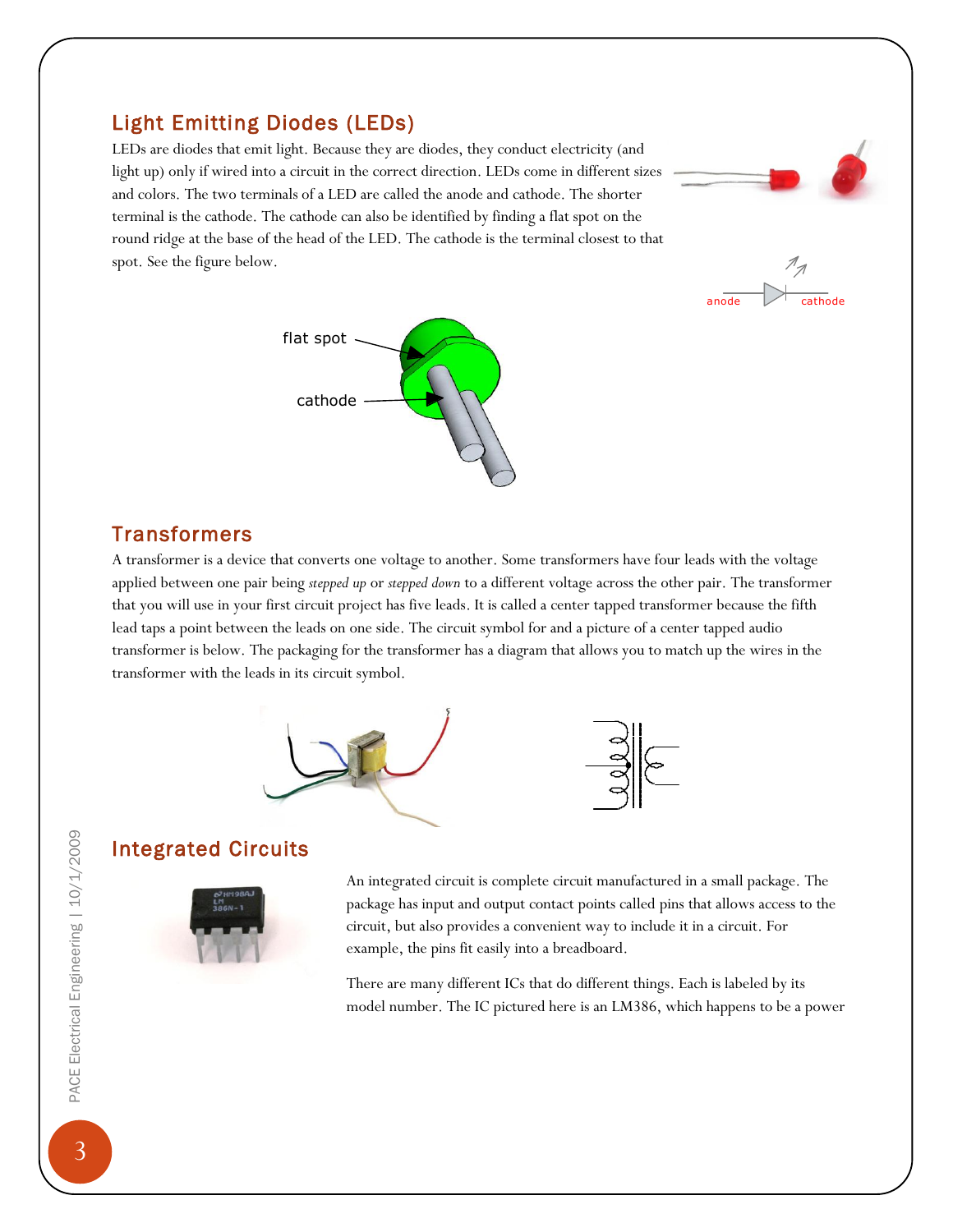

amplifier. ICs may have different numbers of pins. The LM386 has eight pins. Others have 14, 16 or some other number of pins. The ICs always have an even number of pins, although for some, not all the pins are used. Half the pins are attached to the left side of the packaging and half to the right. The top of the IC can be distinguished from the bottom by the notch at the top. The notch also provides a reference point for identifying the pins. They are numbered, starting at 1 from the top left and increasing as one goes down the left side and then up the right side.

Available with each IC is a specification (also called datasheet) that explains what the IC does; provides, among other things, a diagram of the inside of the IC; and explains what each pin is used for.

### **Transistors**

Transistors are three terminal devices that function as electronically controlled switches. There are various types of transistors. The ones we'll be using this year are called *bipolar junction transistors* (BJTs). BJTs are current-controlled switches. Their three terminals are called the base, emitter, and collector. The current into the base controls the current between the emitter and collector. There are two types of BJTs. The NPN type turns on when there is a current into the base and turns off when there isn't. The PNP type turns on when there is no current into the base. Among the NPN and PNP transistors, there are different models. The model numbers are printed on the transistor. In most cases the terminals are marked with E, B, and C for emitter, base, and collect. If they are not marked, the terminals can be determined by looking at the flat side. The emitter is on the left, the base in the middle, and the collector on the right.







NPN transistor



PNP transistor

PACE Electrical Engineering | 10/1/2009 PACE Electrical Engineering | 10/1/2009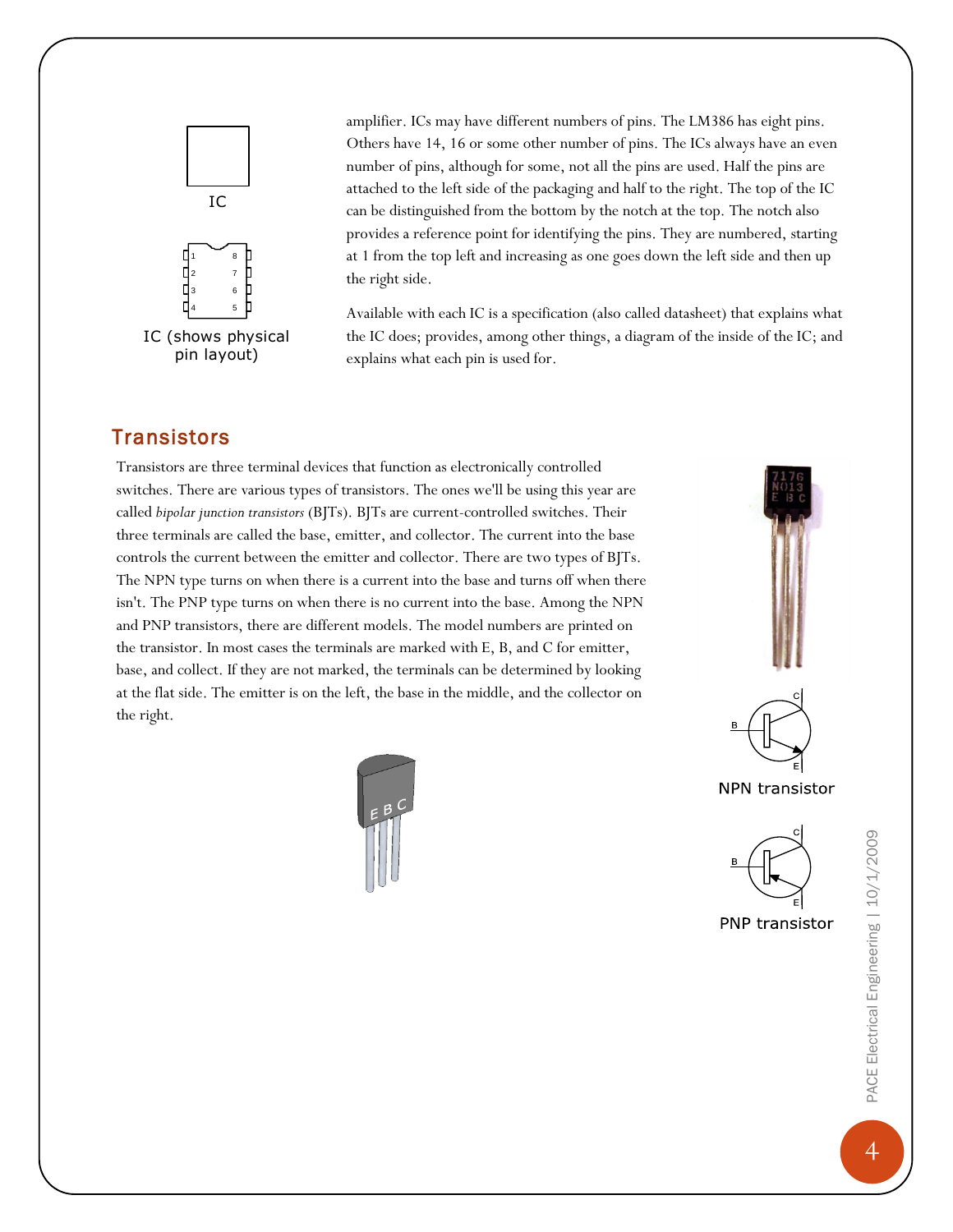# **Breadboards**

A breadboard is a device used to build, usually temporary, circuits.



## Other Circuit Symbols

Below are additional circuit symbols that you need to know.

| <b>Circuit Element</b> | Circuit Symbol                                                                                                                                                                                                                                                                                                                                                                                                                                                                                                                                                                                                                                                                                                                                 | <b>Circuit Element</b> | Circuit Symbol |
|------------------------|------------------------------------------------------------------------------------------------------------------------------------------------------------------------------------------------------------------------------------------------------------------------------------------------------------------------------------------------------------------------------------------------------------------------------------------------------------------------------------------------------------------------------------------------------------------------------------------------------------------------------------------------------------------------------------------------------------------------------------------------|------------------------|----------------|
| Switch                 |                                                                                                                                                                                                                                                                                                                                                                                                                                                                                                                                                                                                                                                                                                                                                | Push button switch     |                |
| Battery                | $\begin{tabular}{c} $\longrightarrow$ \begin{tabular}{ c c c c c } \hline $\rightarrow$ & $\rightarrow$ & $\longleftarrow$ \\ \hline $\longrightarrow$ & $\longleftarrow$ & $\longleftarrow$ \\ \hline $\longrightarrow$ & $\longleftarrow$ & $\longleftarrow$ \\ \hline $\longrightarrow$ & $\longleftarrow$ & $\longleftarrow$ \\ \hline $\longrightarrow$ & $\longleftarrow$ & $\longleftarrow$ & $\longleftarrow$ \\ \hline $\longrightarrow$ & $\longleftarrow$ & $\longleftarrow$ & $\longleftarrow$ \\ \hline $\longrightarrow$ & $\longleftarrow$ & $\longleftarrow$ & $\longleftarrow$ & $\longleftarrow$ \\ \hline $\longrightarrow$ & $\longleftarrow$ & $\longleftarrow$ & $\longleftarrow$ & $\longleftarrow$ & $\longleftarrow$$ | Voltage source         | $\, +$         |
| Speaker                |                                                                                                                                                                                                                                                                                                                                                                                                                                                                                                                                                                                                                                                                                                                                                | <b>Buzzer</b>          |                |
| Power                  | $+\mathsf{V}$                                                                                                                                                                                                                                                                                                                                                                                                                                                                                                                                                                                                                                                                                                                                  | Ground                 |                |

PACE Electrical Engineering | 10/1/2009 PACE Electrical Engineering | 10/1/2009